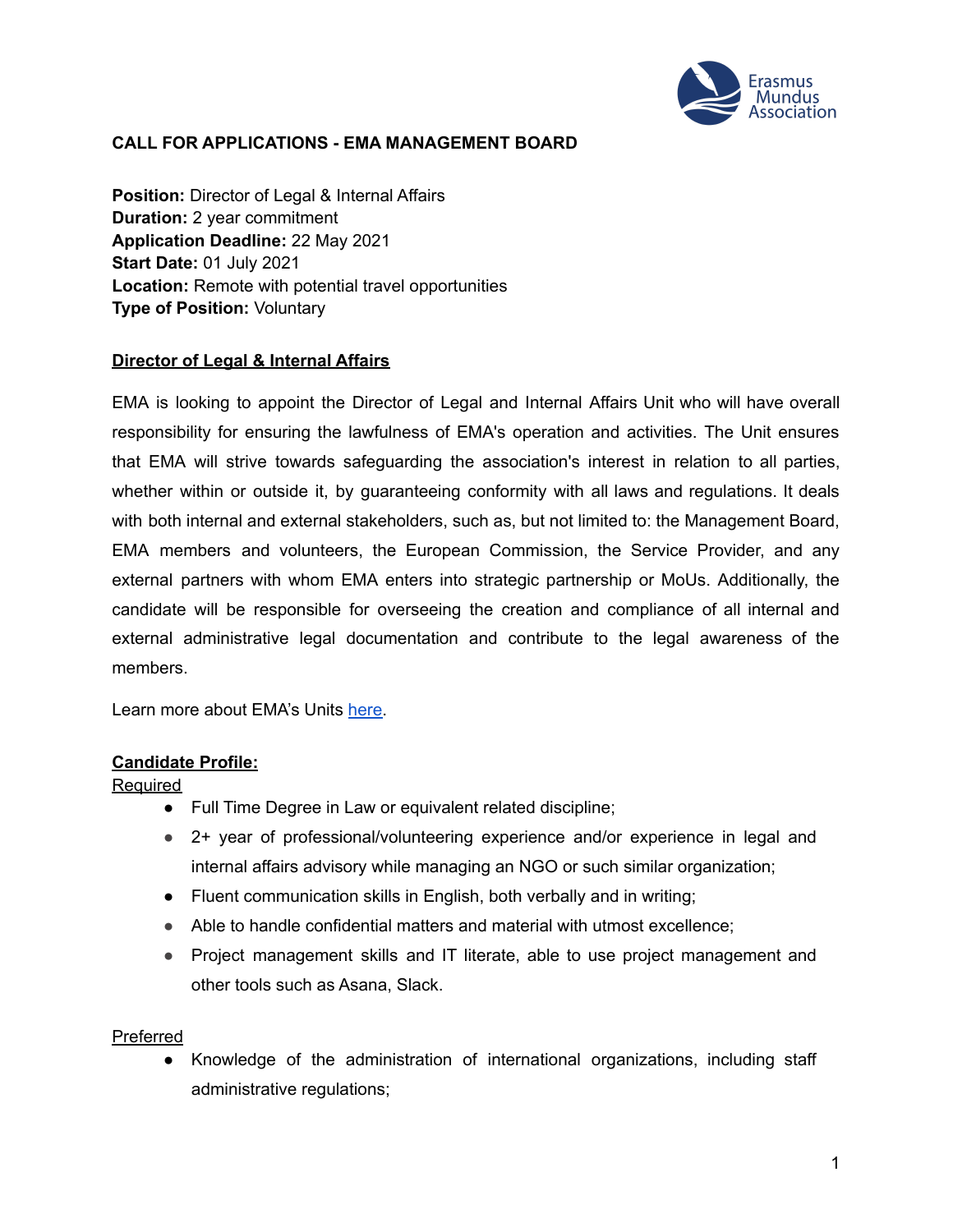- Ability to identify strategic issues and opportunities and to set priorities;
- Managerial and leadership experience; ability to ensure effective and cohesive team performance with people of different cultural and religious backgrounds, different gender and diverse political views;
- Understanding of Belgian law or French law will be an added advantage;
- Detailed knowledge about GDPR and other legal regulation is an additional plus.

# **Responsibilities:**

- Ensure EMA complies will all necessary legal requirements;
- Develop and implement mechanisms to provide necessary legal advice on multi-disciplinary and legal matters to the Management Board and the EMA Volunteers;
- Provide legal advisory and assistance with regard to interpretation and application of applicable laws and rules to EMA;
- Compliance to GDPR of all the activities done in the name of EMA;
- Provide legal advisory services to the President/Vice-President, Directors of Management Board and the Advisory Board on questions relating to the legal status of EMA and its officials, in particular the privileges and immunities applicable to the different executive structures or operational issues related thereto;

*For detailed objectives and functions of the Legal and Internal Affairs Unit, refer to [EMA's](https://www.em-a.eu/documents) Internal [Regulations,](https://www.em-a.eu/documents) clause 2.*

# **Potential Benefit**

The position is on a volunteer basis, and you will be able to:

- **●** Gain international multidisciplinary experience in non-profit organization management;
- **●** Develop a strategic mindset and leadership skills;
- **●** Develop a profound understanding of EU Higher education and political landscape;
- **●** Contribute towards addressing societal challenges and be a positive influencer;
- **●** An inclusive and friendly work environment;
- **●** Access to a unique network and other services;
- Occasionally, sponsored international travel when required for meetings or events, such as the EMA General Assembly, ESAA Capacity Building Training, seminar, and so on.

# **Application Requirements:**

• Proof of approval as an Ordinary member from the community portal;